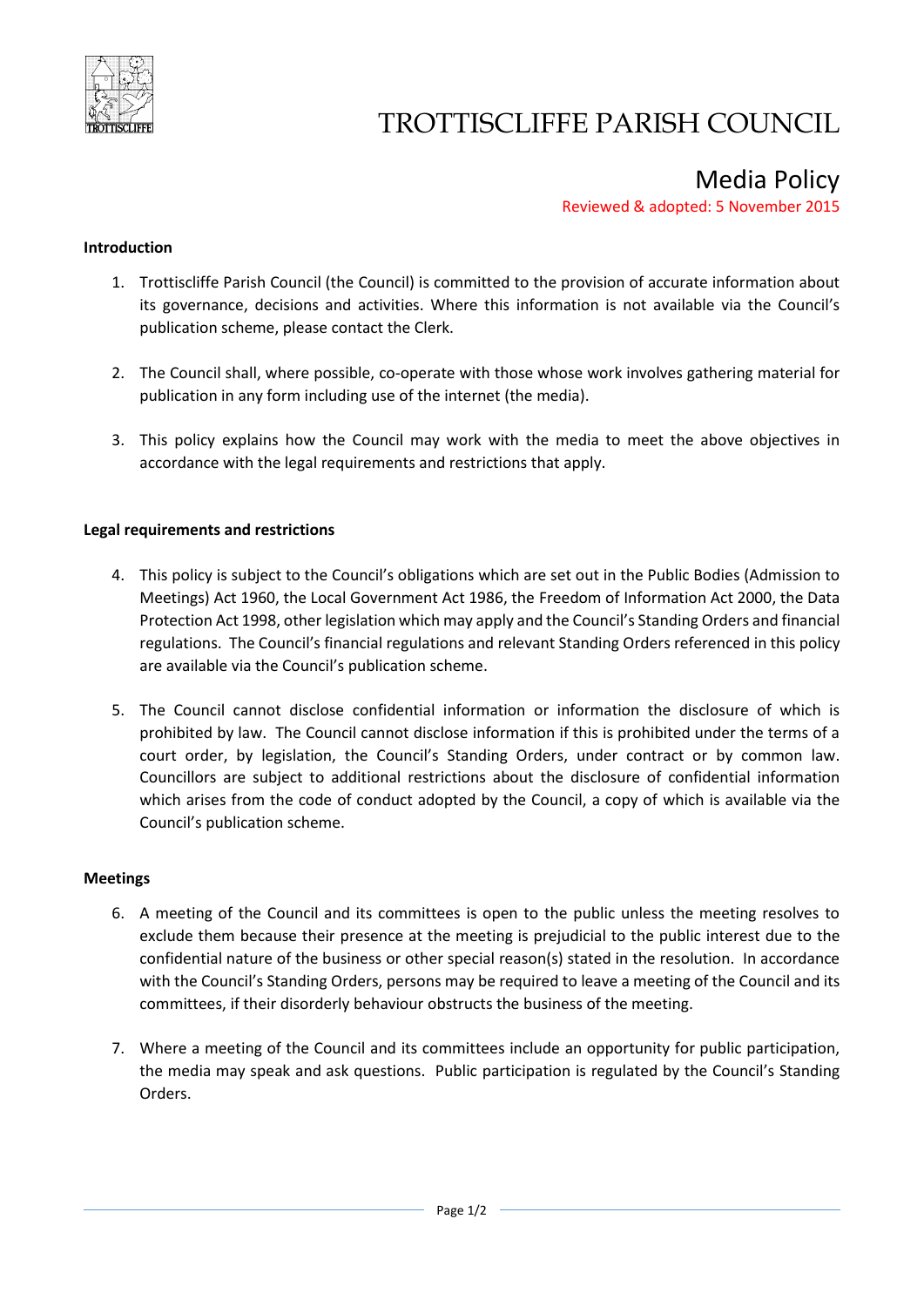

# TROTTISCLIFFE PARISH COUNCIL

- 8. The photographing, recording or filming or other reporting of a meeting of the Council and its committees (which includes e.g. using a mobile phone or tablet, recording for a TV/radio broadcast, providing commentary on blogs, web forums and social networking sites such as twitter, Facebook and YouTube) which enable a person not at the meeting to see, hear or be given commentary about the meeting is permitted unless;
	- (i) the meeting has resolved to hold all or part of the meeting without the public present or
	- (ii) such activities disrupt the proceedings or
	- (iii) paragraph's 9 and 10 below apply.
- 9. The photographing, recording, filming or other reporting of a child or vulnerable adult at a Council or Committee meeting is not permitted unless an adult responsible for them has given permission.
- 10. Oral reporting or commentary about a Council or Committee meeting by a person who is present at the meeting is not permitted.
- 11. The Council shall, as far as it is practicable, provide reasonable facilities for anyone taking a report of a Council or Committee meeting and for telephoning their report at their own expense.
- 12. The Council's Standing Orders will confirm if attendance by the public, their participation, photographing, recording, filming or other reporting is permitted at a meeting of a sub-committee.

## **Other communications with the media**

- 13. This policy does not seek to regulate Councillors in their private capacity.
- 14. The Council's communications with the media seek to represent the corporate position and views of the Council. If the views of councillors are different to the Council's corporate position and views, the will make this clear.
- 15. The Council's Clerk may contact the media if the Council wants to provide information, a statement or other material about the Council.
- 16. Subject to the obligations on Councillors not to disclose information referred to in paragraph 5 above and not to misrepresent the Council's position, councillors are free to communicate their position and views.
- 17. If members of the Council wish to express a personal opinion which it is different to the agreed Council corporate view or policy, they are asked to inform the Council before making their statement to the